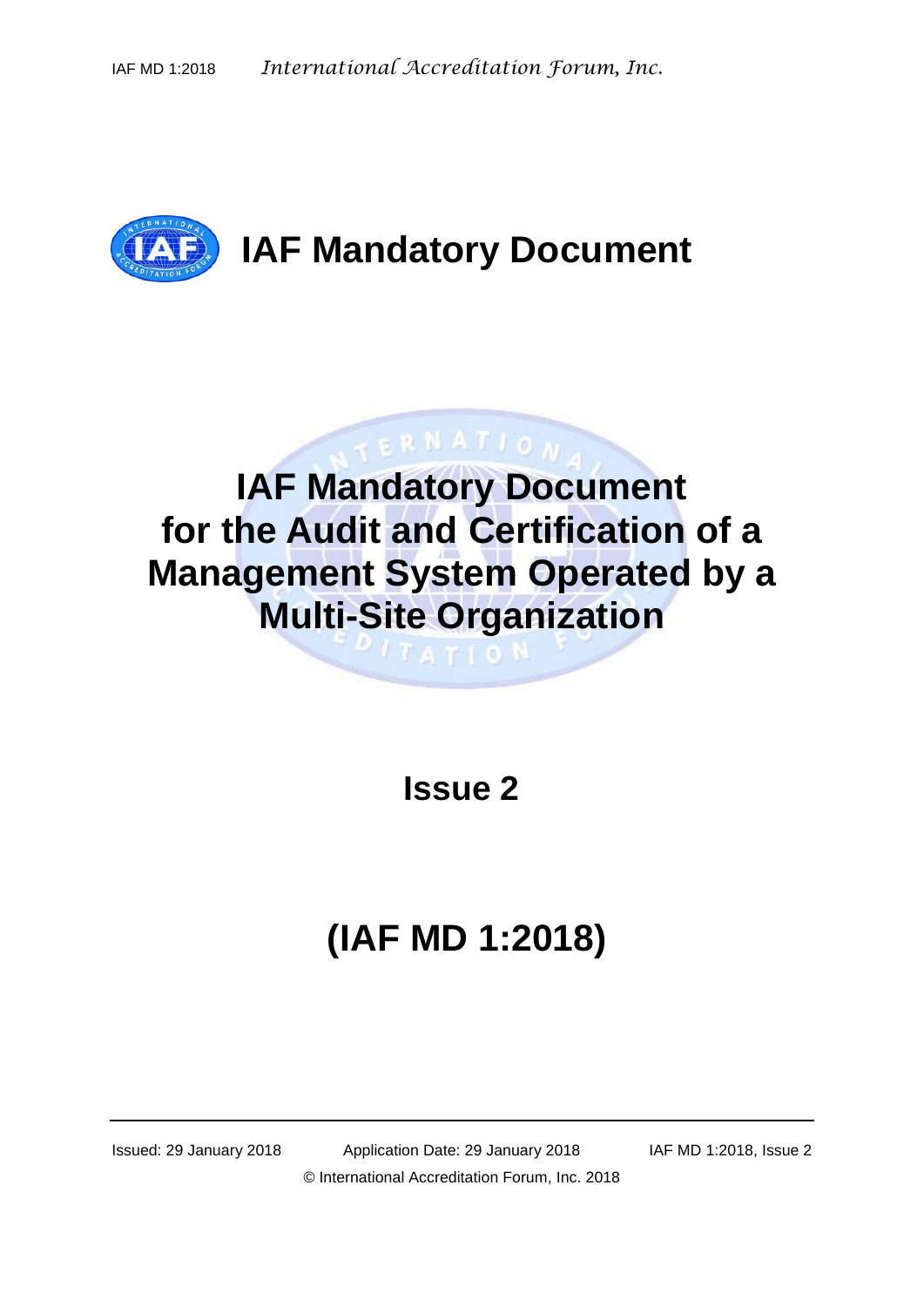The International Accreditation Forum, Inc. (IAF) facilitates trade and supports regulators by operating a worldwide mutual recognition arrangement among Accreditation Bodies (ABs) in order that the results issued by Conformity Assessment Bodies (CABs) accredited by IAF members are accepted globally.

Management System Operated by a Multi-Site Organization

Accreditation reduces risk for business and its customers by assuring them that accredited CABs are competent to carry out the work they undertake within their scope of accreditation. ABs that are members of IAF and the CABs they accredit are required to comply with appropriate international standards and the applicable IAF application documents for the consistent application of those standards.

ABs that are signatories to the IAF Multilateral Recognition Arrangement (MLA) are evaluated regularly by an appointed team of peers to provide confidence in operations of their accreditation programmes. The structure and scope of the IAF MLA is detailed in IAF PR 4 – Structure of IAF MLA and Endorsed Normative Documents.

The IAF MLA is structured in five levels: Level 1 specifies mandatory criteria that apply to all ABs, ISO/IEC 17011. The combination of a Level 2 activity(ies) and the corresponding Level 3 normative document(s) is called the main scope of the MLA, and the combination of Level 4 (if applicable) and Level 5 relevant normative documents is called a sub-scope of the MLA.

- The main scope of the MLA includes activities e.g. product certification and associated mandatory documents e.g. ISO/IEC 17065. The attestations made by CABs at the main scope level are considered to be equally reliable.
- The sub scope of the MLA includes conformity assessment requirements e.g. ISO 9001 and scheme specific requirements, where applicable, e.g. ISO TS 22003. The attestations made by CABs at the sub scope level are considered to be equivalent.

The IAF MLA delivers the confidence needed for market acceptance of conformity assessment outcomes. An attestation issued, within the scope of the IAF MLA, by a body that is accredited by an IAF MLA signatory AB can be recognized worldwide, thereby facilitating international trade.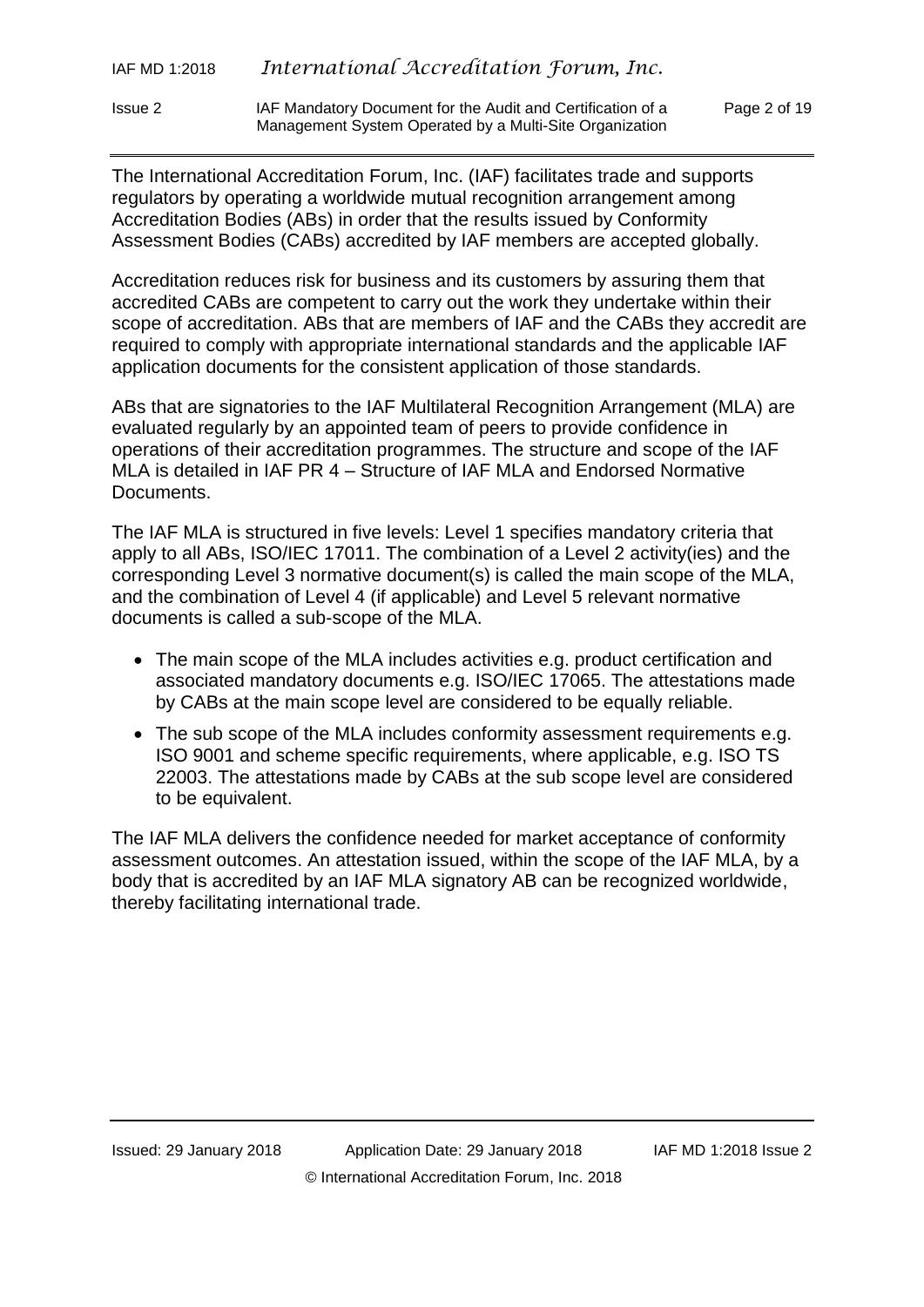Issue 2 IAF Mandatory Document for the Audit and Certification of a Page 3 of 19 Management System Operated by a Multi-Site Organization

## **TABLE OF CONTENTS**

| 5 ELIGIBILITY OF A MULTI-SITE ORGANIZATION FOR CERTIFICATION  10 |  |
|------------------------------------------------------------------|--|
|                                                                  |  |
|                                                                  |  |

Issue No 2 Prepared by: IAF Technical Committee Approved by: IAF Members Date: 03 January 2018<br>Issue Date: 29 January 2018 Application Date: 29 Ja Name for Enquiries: Elva Nilsen IAF Corporate Secretary Telephone: +1 613 454-8159 Email: [secretary@iaf.nu](mailto:secretary@iaf.nu)

Application Date: 29 January 2018

Issued: 29 January 2018 Application Date: 29 January 2018 IAF MD 1:2018 Issue 2 © International Accreditation Forum, Inc. 2018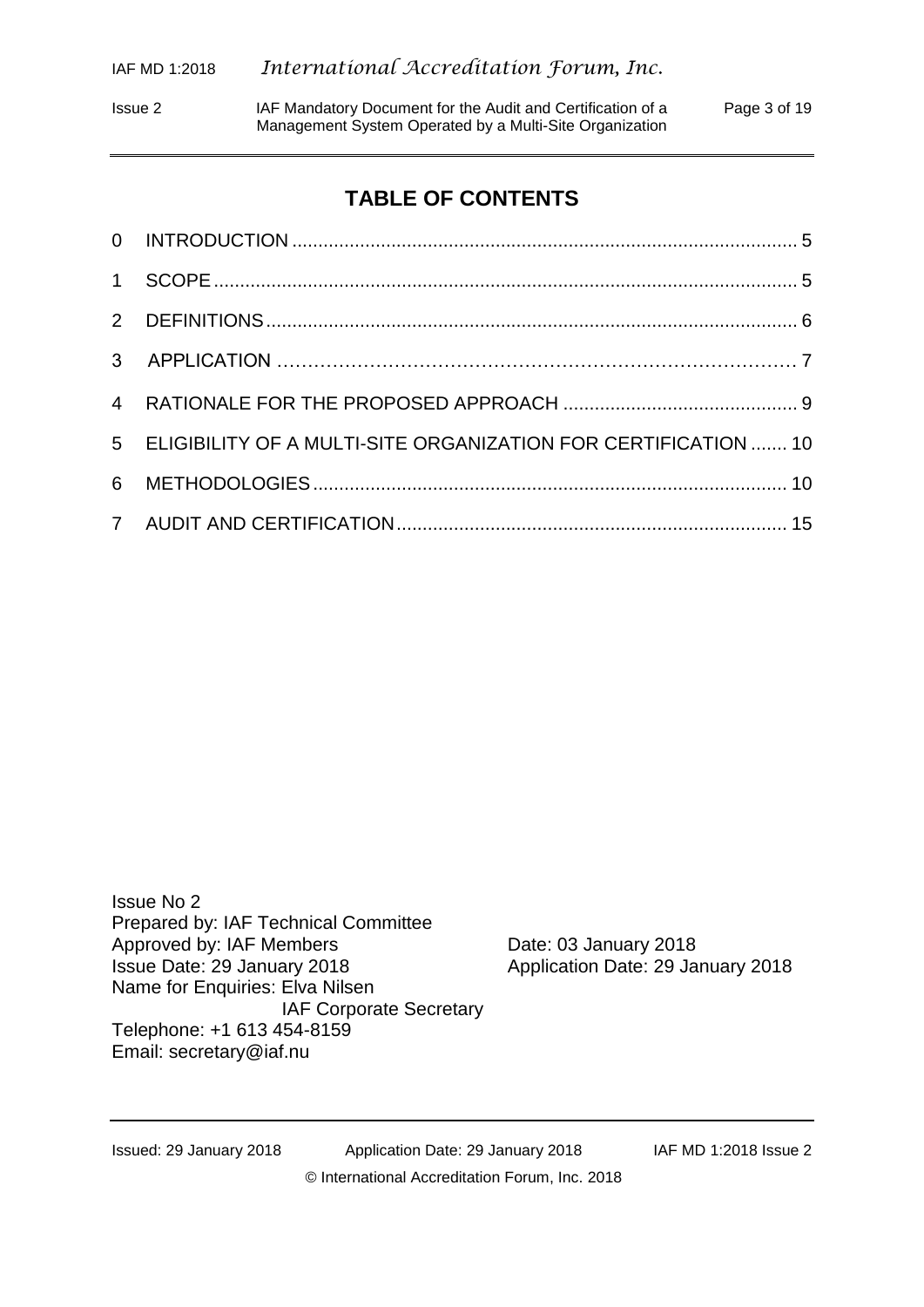Issue 2 IAF Mandatory Document for the Audit and Certification of a Page 4 of 19 Management System Operated by a Multi-Site Organization

## **Introduction to IAF Mandatory Documents**

The term "should" is used in this document to indicate recognised means of meeting the requirements of the standard. A Conformity Assessment Body (CAB) can meet these in an equivalent way provided this can be demonstrated to an Accreditation Body (AB). The term "shall" is used in this document to indicate those provisions which, reflecting the requirements of the relevant standard, are mandatory.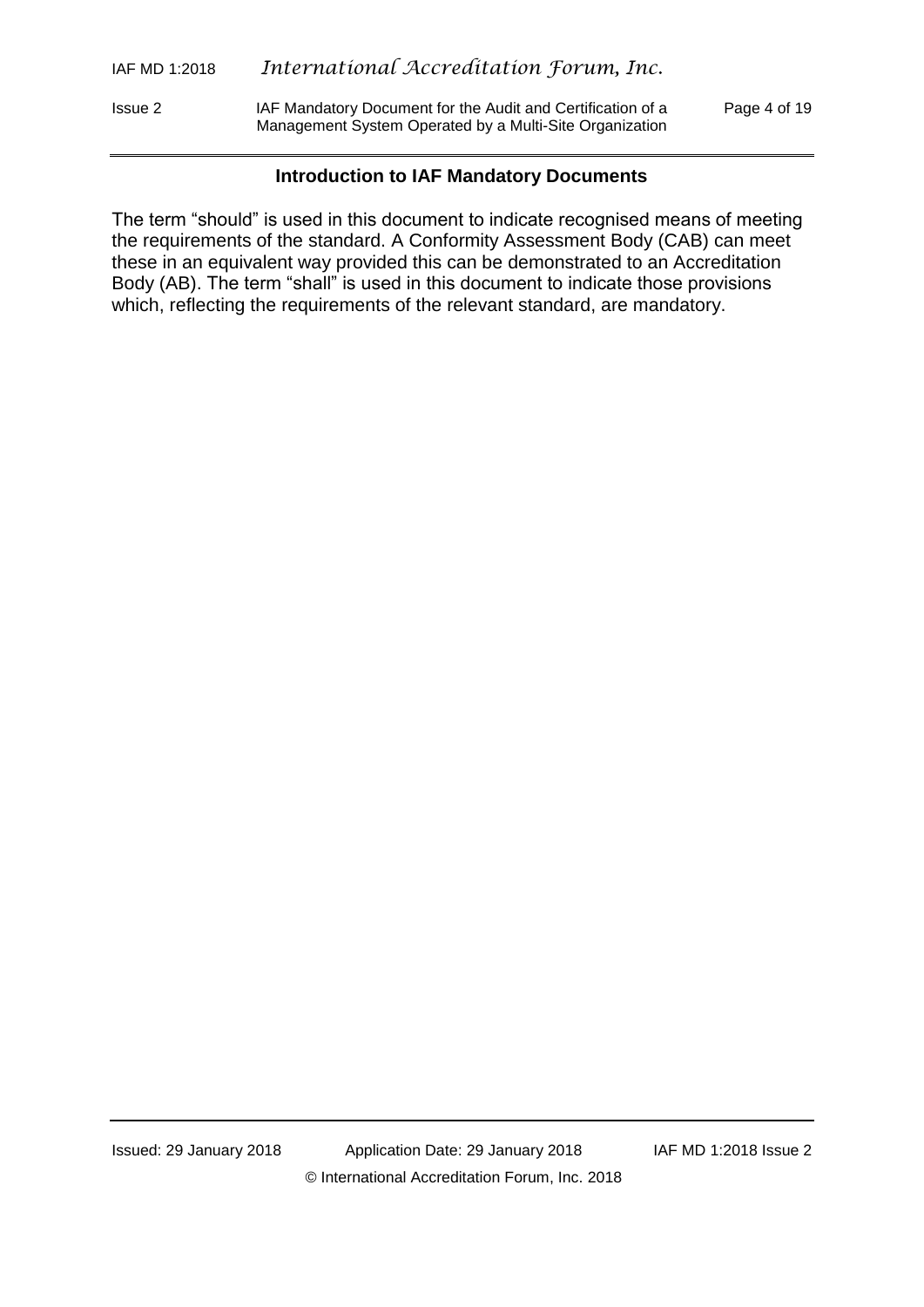## **IAF MANDATORY DOCUMENT FOR THE AUDIT AND CERTIFICATION OF A MANAGEMENT SYSTEM OPERATED BY A MULTI-SITE ORGANIZATION**

## <span id="page-4-0"></span>**0. INTRODUCTION**

This document is for the audit and, if appropriate, the certification of management systems of organizations with a number of sites with a single management system. Depending on the certification scheme, there may be specific requirements related to permissible sampling, particularly sampling of sites. The aim of this document is to ensure that the audit provides adequate confidence in the implementation of the management system to the relevant standard across all sites listed on the certification document and that the audit is both practical and feasible in economic and operative terms.

This new mandatory document is intended to be applied to multi-site organizations meeting the criteria set out below. It calls up other relevant IAF mandatory documents, notably *IAF MD 5: Determination of Audit Time of Quality and Environmental Management Systems*.

It is intended that certification of single-site organizations will continue to implement IAF MD 5, but in the event of any conflict between MD 1 and MD 5 for multi-site organizations, MD 1 requirements take precedence until such times as MD 5 is revised.

Upon publication of this revision of MD 1, the previous version of MD 1 as well as *MD 19: IAF Mandatory Document For The Audit and Certification of a Management System operated by a Multi-Site Organization (where application of site sampling is not appropriate)* will both be withdrawn. However, it is recognized that for practical and operational reasons, it may be necessary for some Certification Bodies to plan a transition (e.g. in order to update a software application tool). Consequently, they should agree with their Accreditation Body any specific arrangements related to such a transition and perform the transition without undue delay or commercial advantage.

## <span id="page-4-1"></span>**1. SCOPE**

This document is mandatory for Certification Bodies of Management Systems for the consistent application of Section 9 of *ISO/IEC 17021-1:2015 Conformity assessment -- Requirements for bodies providing audit and certification of management systems -- Part 1: Requirements*, for all situations, other than where specified in scheme documentation, involving the audit and certification of Management Systems operated by organizations with a number of sites with a single management system. All clauses of ISO/IEC 17021-1 continue to apply, and this document does not supersede any of the requirements in that standard.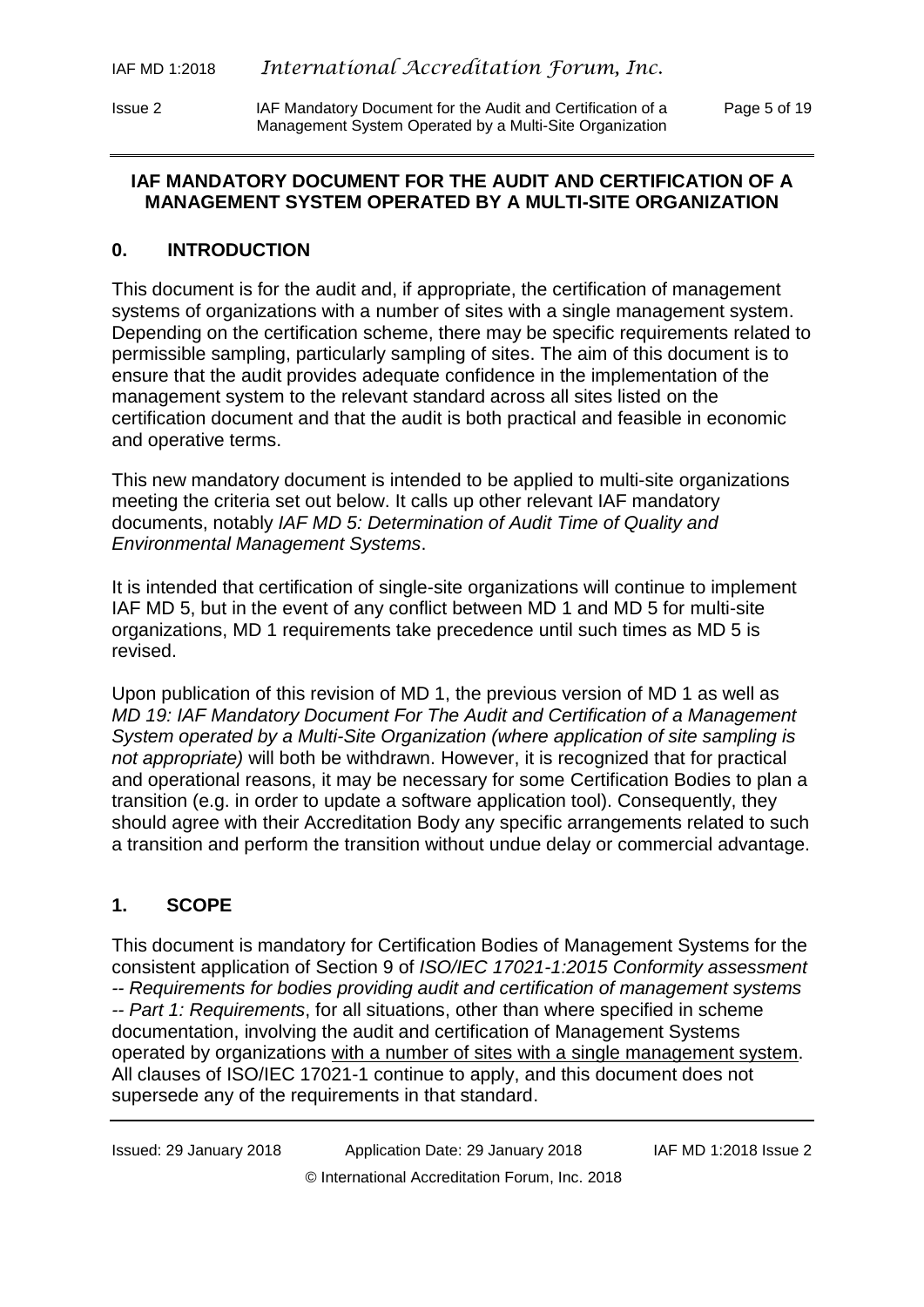*Note: A single management system can satisfy the requirements of several management systems standards.*

Management System Operated by a Multi-Site Organization

However, relevant schemes or standards may also provide specific requirements for multi-site auditing and certification (e.g. *ISO/IEC 27006 Information technology -- Security techniques -- Requirements for bodies providing audit and certification of information security management systems*, *ISO/TS 22003 Food safety management systems -- Requirements for bodies providing audit and certification of food safety management systems*, *ISO 50003 Energy management systems -- Requirements for bodies providing audit and certification of energy management systems*). In these cases, the specific requirements shall take precedence over the relevant requirements in this document.

This document does not cover multi-site organizations where multiple management systems are deployed across the organization, when each site shall be considered the same as a single site organization and audited accordingly.

This document shall not be used for situations where independent organizations are collected together by another independent organization (e.g. consulting company or an artificial organization) under the umbrella of a single management system.

## <span id="page-5-0"></span>**2. DEFINITIONS**

## **2.1 Organization**

Person or group of people that has its own functions with responsibilities, authorities and relationships to achieve its objectives.

(Source: Definition 3.1 of Annex SL of ISO/IEC Directives)

#### **2.2 Permanent Site**

Site (physical or virtual) where a client organization performs work or from which a service is provided on a continuing basis.

(Source: Adapted from *ISO/IEC TS 17023:2013 Conformity assessment -- Guidelines for determining the duration of management system certification audits*)

## **2.3 Temporary Site**

Site (physical or virtual) where a client organization performs specific work or from which a service is provided for a finite period of time and which is not intended to become a permanent site.

(Source: ISO/IEC TS 17023:2013)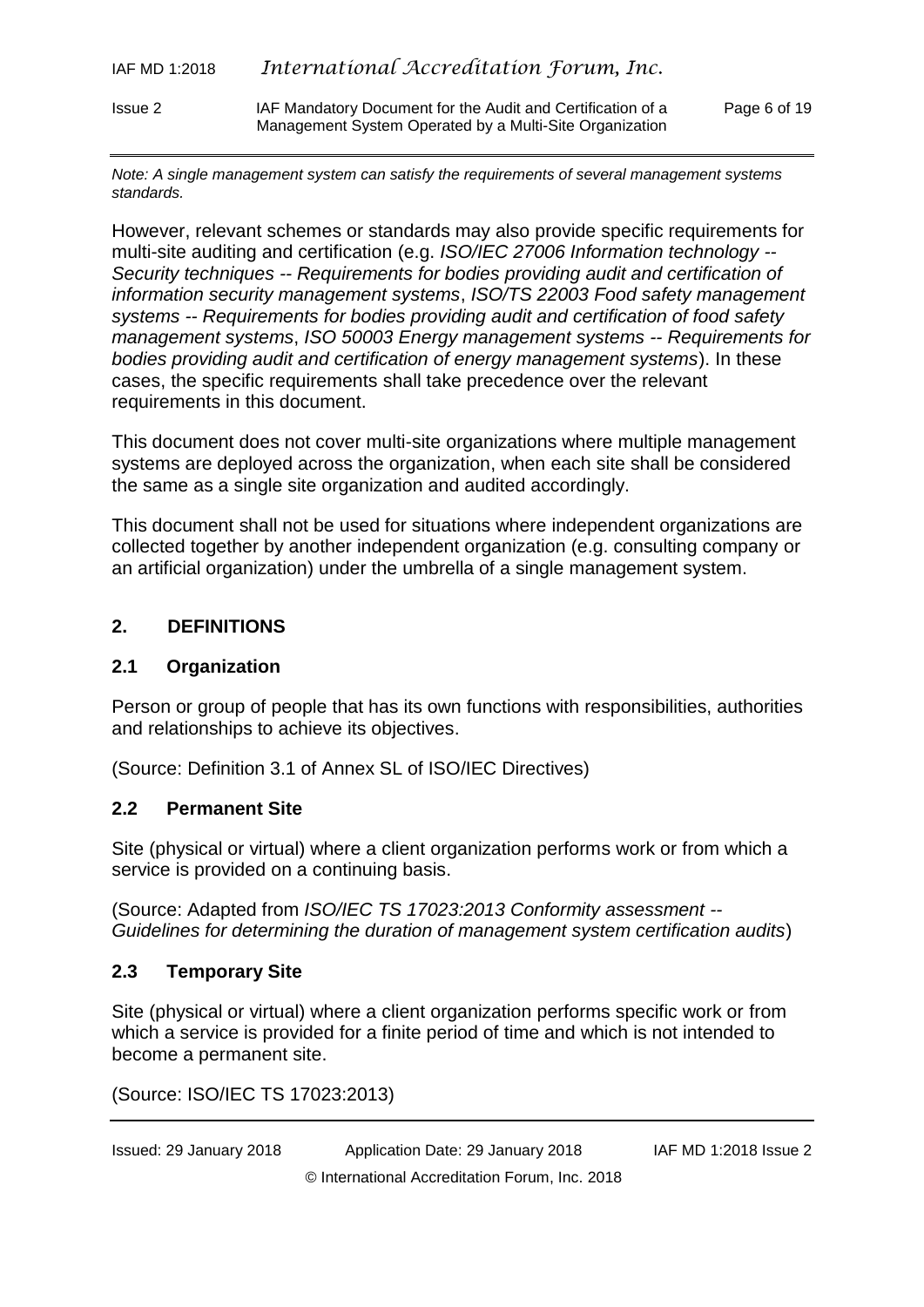Issue 2 IAF Mandatory Document for the Audit and Certification of a Page 7 of 19 Management System Operated by a Multi-Site Organization

## **2.4 Multi-site Organization**

An organization covered by a single management system comprising an identified central function (not necessarily the headquarters of the organization) at which certain processes/activities are planned and controlled, and a number of sites (permanent, temporary or virtual) at which such processes/activities are fully or partially carried out.

## **2.5 Central Function**

The function that is responsible for and centrally controls the management system (refer to Section 5).

## **2.6 Virtual Site**

Virtual location where a client organization performs work or provides a service using an on-line environment allowing persons from different physical locations to execute processes.

*Note 1: A virtual site cannot be considered as such where the processes must be executed in a physical environment e.g. warehousing, physical testing laboratories, installation or repairs to physical products.*

*Note 2: An example of such a virtual site is a design & development organization with all employees performing work located remotely, working in a cloud environment.*

*Note 3: A virtual site (e.g. an organization's intranet) is considered a single site for the purpose of calculating of audit time.*

*Note 4: For further information, see also* IAF MD 4: Use of Computer Assisted Auditing Techniques ("CAAT") for Accredited Certification of Management Systems*.*

## **2.7 Sub-scope**

The scope of a single site.

*Note: The scope of a single site might be the same as the full scope of the multi-site organization but may also be only a small part of the multi-site organization's scope.*

*Note: The above definition of "sub-scope" is to be used for the purposes of implementing the requirements of this document (in contrast with the use of the term on page 2 of this document, where reference is made to "sub-scope" in the context of accreditation and not certification).*

## **2.8 Top Management**

Person or group of people who directs and controls an organization at the highest level.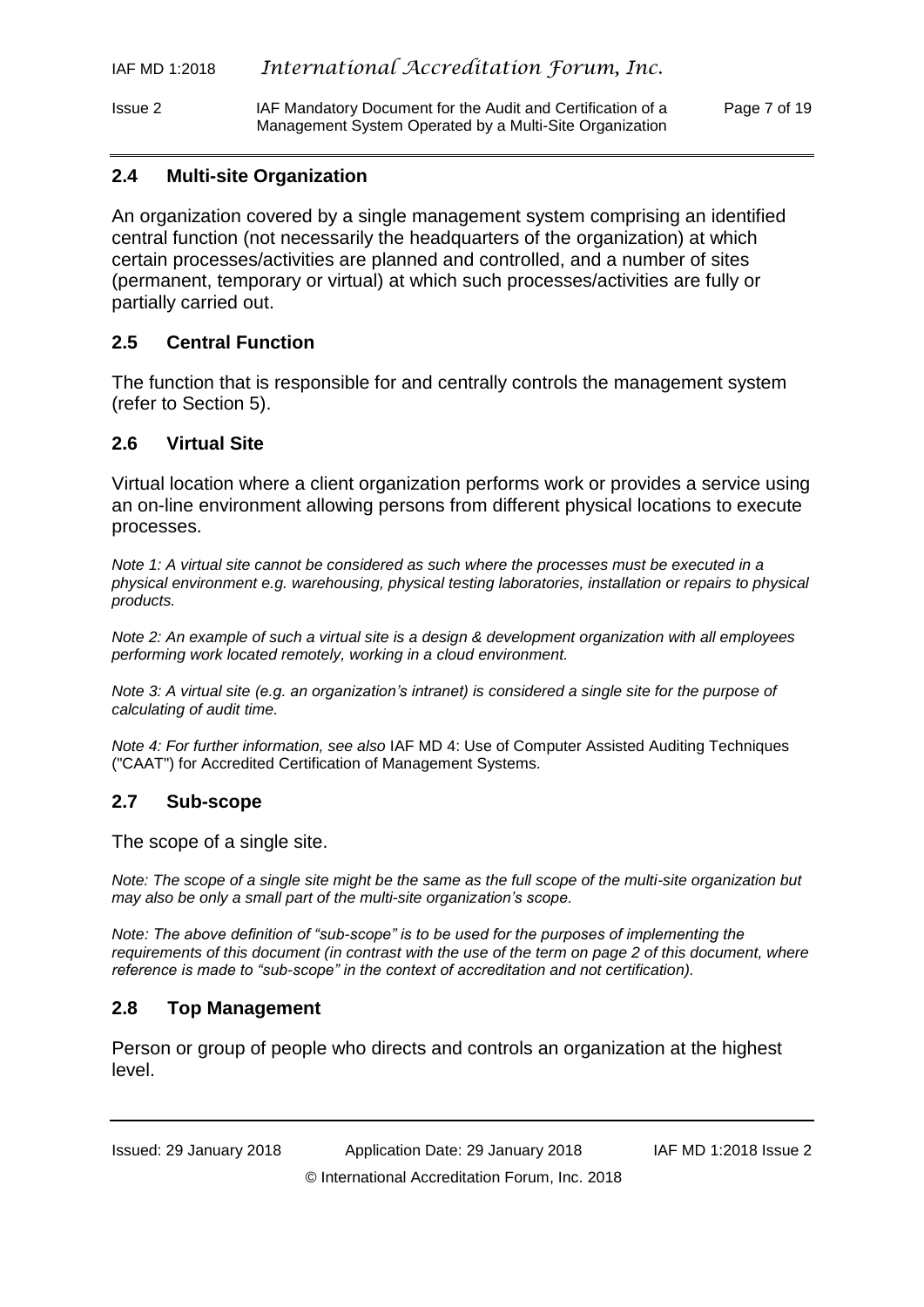(Source: *ISO 9000: 2015 Quality management systems -- Fundamentals and vocabulary*)

## **3. APPLICATION**

## **3.1 Site**

3.1.1 A site could include all land on which processes/activities under the control of an organization at a given location are carried out, including any connected or associated storage of raw materials, by-products, intermediate products, end products and waste material, and any equipment or infrastructure involved in the processes/activities, whether or not fixed. Alternatively, where required by law, definitions laid down in national or local licensing regimes shall apply.

3.1.2 Where it is not practicable to define a location (e.g. for services), the coverage of the certification should take into account the organization's headquarters processes/activities as well as delivery of its services. Where relevant, the Certification Body may decide that the certification audit will be carried out only where the organization delivers its services. In such cases all the interfaces with its central function shall be identified and audited.

## **3.2 Temporary Site**

3.2.1 Temporary sites that are covered by the organization's management system shall be subject to audit on a sample basis to provide evidence of the operation and effectiveness of the management system. They may, however be included within the scope of a multi-site certification and included on the certification document, subject to agreement between the Certification Body and the client organization. When temporary sites are shown on the certification documents, such sites shall be identified as temporary.

## **3.3 Multi-site Organization**

3.3.1 A multi-site organization need not be a unique legal entity, but all sites shall have a legal or contractual link with the central function of the organization and be subject to a single management system, which is laid down, established and subject to continuous surveillance and internal audits by the central function. This means that the central function has rights to require that the sites implement corrective actions when needed in any site. Where applicable this should be set out in the formal agreement between the central function and the sites.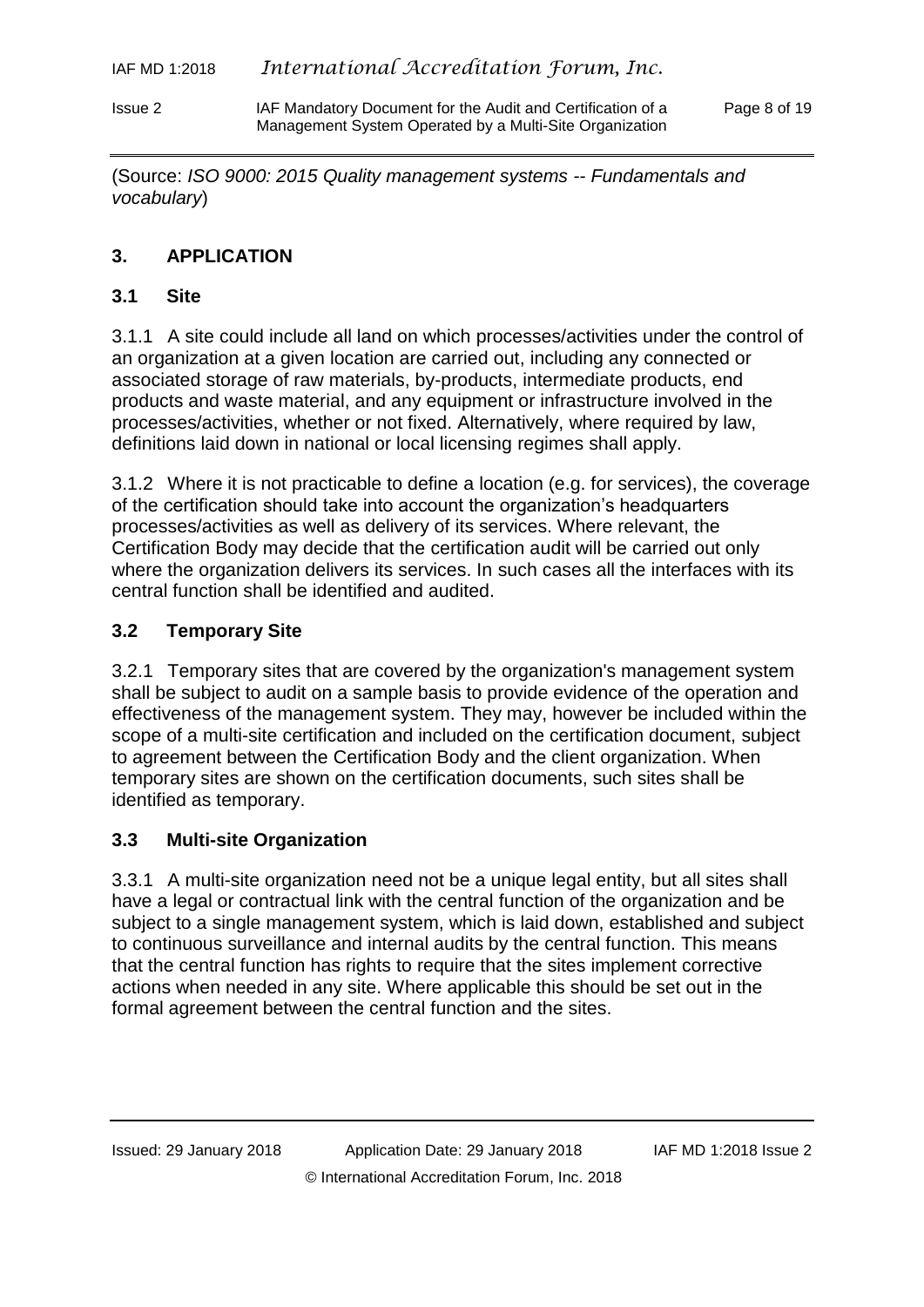## <span id="page-8-0"></span>**4. RATIONALE FOR THE PROPOSED APPROACH**

**4.1** This document deals with the auditing of a multi-site organization with a single management system.

**4.2** Any one site may perform fully or partially the processes/activities covered by the scope of the management system, and different sites may belong to the same legal entity or not.

**4.3** Any legal considerations concerning the organization's management system extending over a single legal entity or multiple legal entities is generally irrelevant to the auditing of the management system, and unless otherwise stated are not covered in this document.

**4.4** It is the organization's **management system** which must be audited and certified; furthermore, by definition, a management system audit is only based on a limited sample of the information available. However it must be demonstrated that the management system is capable of achieving its intended results for all sites involved.

**4.5** Therefore, it is logical to start by considering the organization and the implementation of its management system, and what type of sampling may be appropriate, if any.

**4.6** In the case of a multi-site organization where each site is performing very similar processes/activities, there may be a clear case to be made for appropriate "site sampling" (e.g. a chain of franchise stores or a bank branch network). On the other hand, this document also addresses the situation where the application of site sampling is not appropriate. There may be many reasons for this, such as:

- all the sites perform significantly different processes/activities in connection with the management system scope;
- the client requests each site to be audited; or
- there is a sector scheme or regulatory requirement stipulating that each site is to be audited systematically.

Between these two extreme cases, there are many multi-site organizations with part of their sites performing similar processes/activities while other sites are dedicated to very specific processes not performed elsewhere in the organization. As with any sampling process, proper site sampling limits sampling only to those sites which are performing very similar processes/activities, which are part of the organization's scope.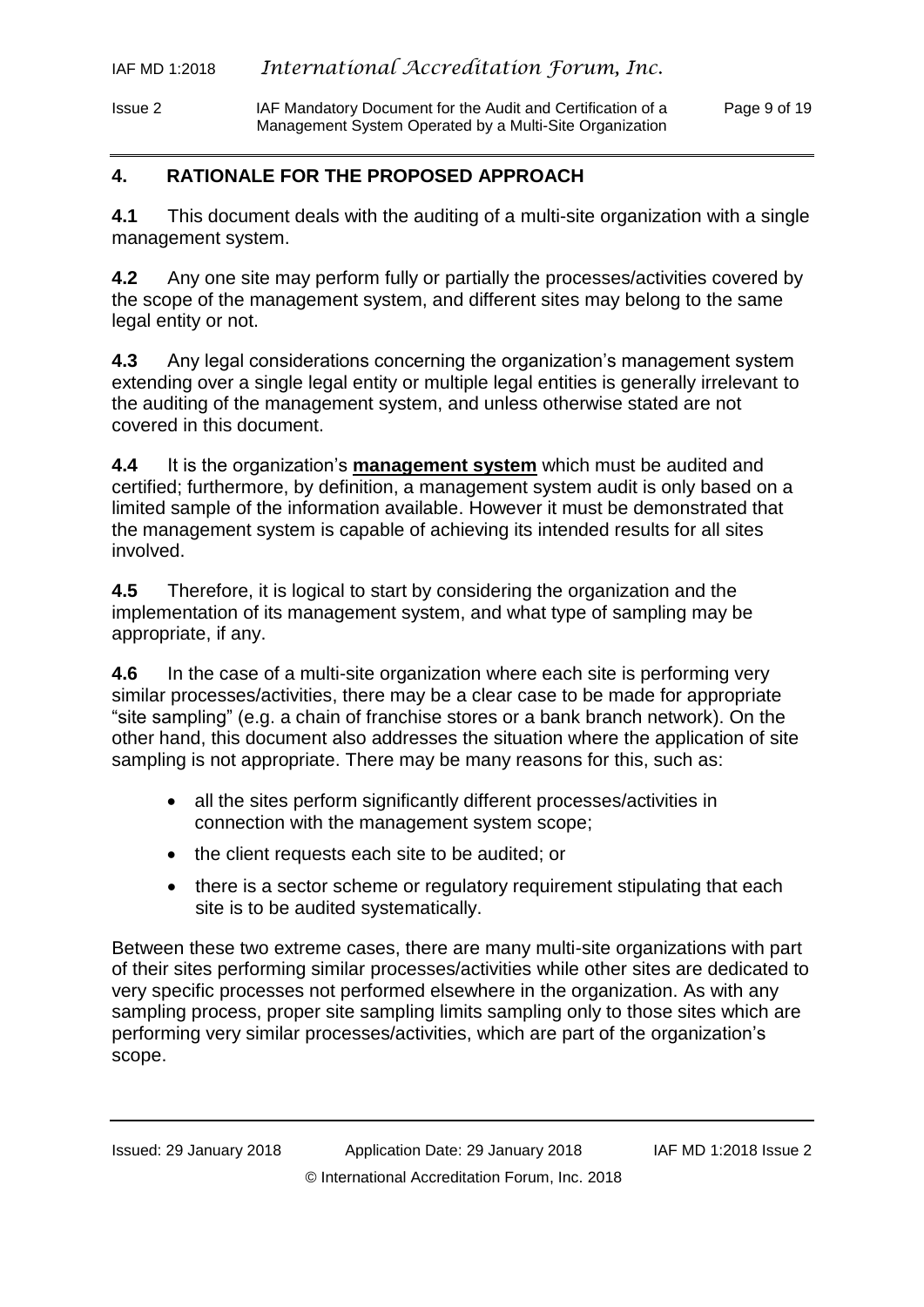Issue 2 IAF Mandatory Document for the Audit and Certification of a Page 10 of 19 Management System Operated by a Multi-Site Organization

## <span id="page-9-0"></span>**5. ELIGIBILITY OF A MULTI-SITE ORGANIZATION FOR CERTIFICATION**

**5.1** The organization shall have a single management system.

**5.2** The organization shall identify its central function.The central function is part of the organization and shall not be subcontracted to an external organization.

**5.3** The central function shall have organizational authority to define, establish and maintain the single management system.

**5.4** The organization's single management system shall be subject to a centralized management review.

**5.5** All sites shall be subject to the organization's internal audit programme.

**5.6** The central function shall be responsible for ensuring that data is collected and analyzed from all sites and shall be able to demonstrate its authority and ability to initiate organizational change as required in regard, but not limited, to:

- (i) system documentation and system changes;
- (ii) management review;
- (iii) complaints;
- (iv) evaluation of corrective actions;
- (v) internal audit planning and evaluation of the results; and
- (vi) statutory and regulatory requirements pertaining to the applicable standard(s).

*Note: The central function is where operational control and authority from the top management of the organization is exerted over every site. There is no requirement for the central function to be located in a single site.*

## <span id="page-9-1"></span>**6. METHODOLOGIES**

## **6.1 Methodology for Auditing of a Multi-site Organization Using Site Sampling**

6.1.1 Conditions

6.1.1.1 Sampling of a set of sites is permitted where the sites are each performing very similar processes/activities.

6.1.1.2 Not all organizations fulfilling the definition of "multi-site organization" will be eligible for sampling.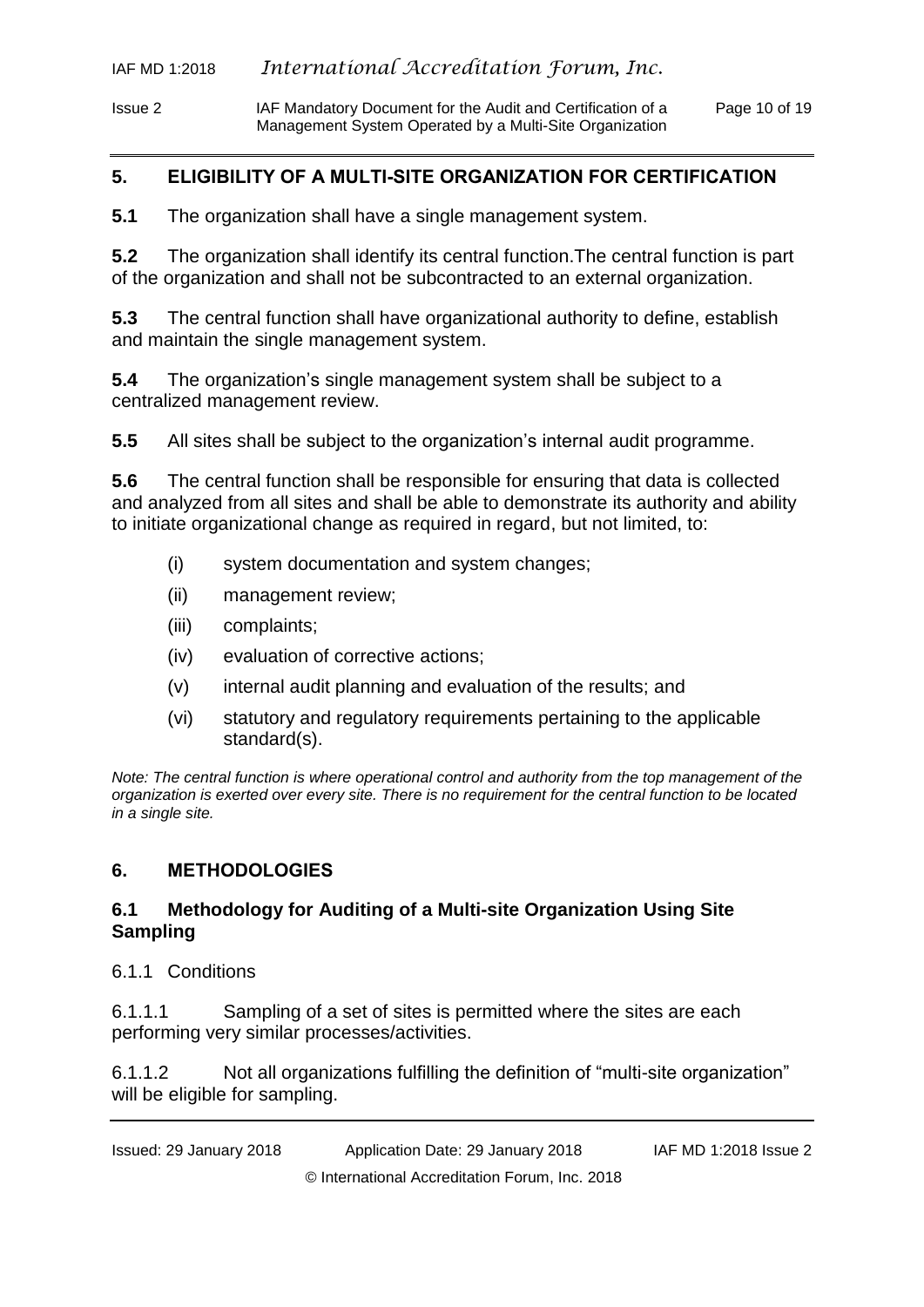Issue 2 IAF Mandatory Document for the Audit and Certification of a Page 11 of 19 Management System Operated by a Multi-Site Organization

6.1.1.3 Not all management systems standards are suitable for consideration for multi-site certification. For example, multi-site sampling would be unsuitable where the audit of variable local factors is a requirement of the standard. Specific rules also apply for some schemes, for example those including aerospace (AS 9100 series) or automotive (IATF 16949) and the requirements of such schemes shall take precedence.

6.1.1.4 Certification Bodies shall have documented procedures to restrict such sampling where site sampling is inappropriate to gain sufficient confidence in the effectiveness of the management system under audit. Such restrictions shall be defined by the Certification Body with respect to:

- scope sectors or processes/activities (i.e. based on the assessment of risks or complexity associated with that sector or activity);
- size of sites eligible for multi-site audit;
- variations in the local implementation of the management system to address different processes/activities or different contractual or regulatory systems; and
- use of temporary sites that operate under the management system of the organization even if they are not listed in the certification documents.

## 6.1.2 Sampling

6.1.2.1 The sample shall be partly selective based on the factors set out below and partly random, and shall result in a representative range of different sites being selected, ensuring all processes covered by the scope of certification will be audited.

6.1.2.2 At least 25% of the sample shall be selected at random.

6.1.2.3 Taking into account the provisions mentioned below, the remainder shall be selected so that the differences among the sites selected over the period of validity of the certificate is as large as possible.

6.1.2.4 The site selection shall consider, among others, the following aspects:

- results of internal site audits and management reviews or previous certification audits;
- records of complaints and other relevant aspects of corrective and preventive action;
- significant variations in the size of the sites;
- variations in shift patterns and work procedures;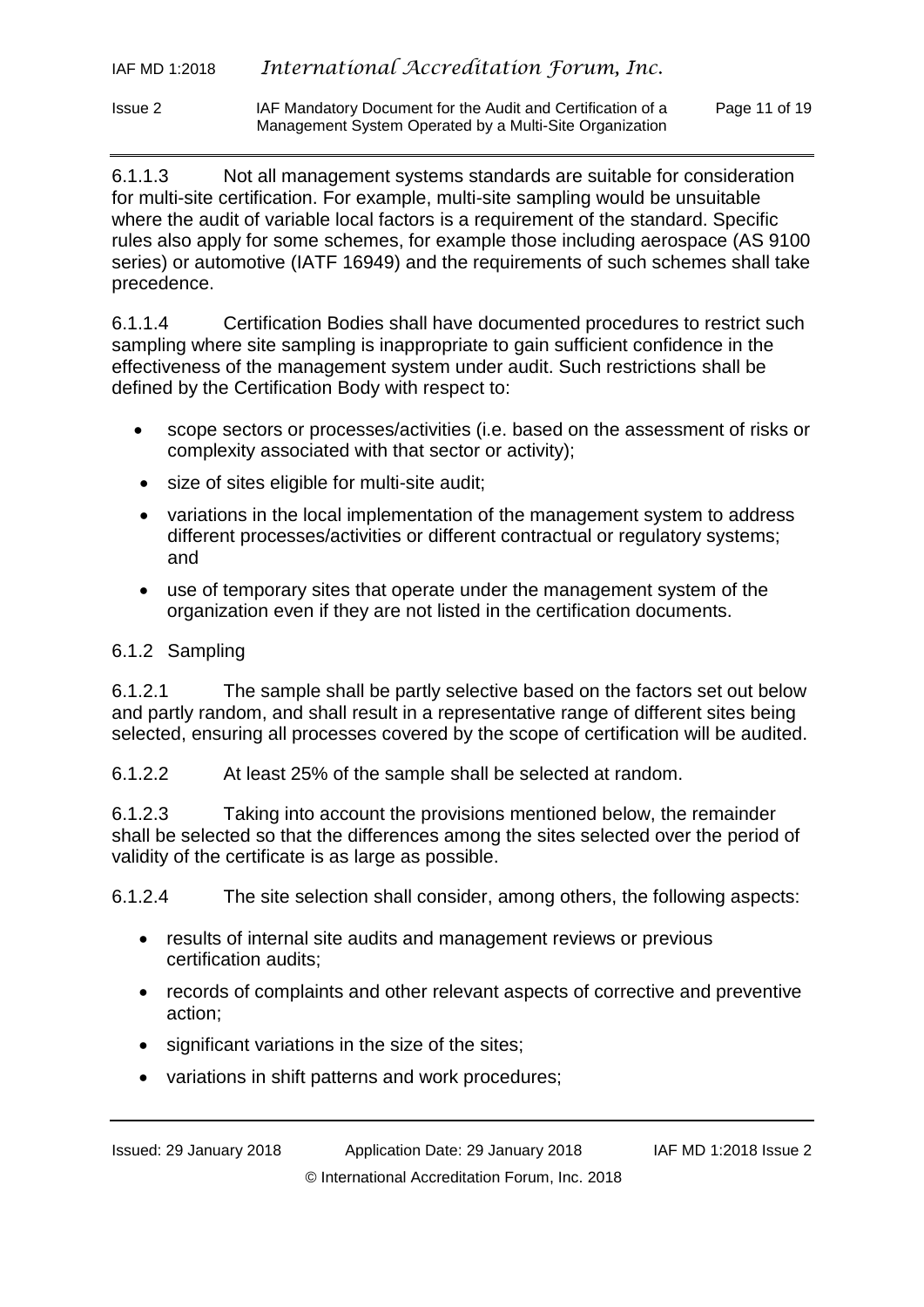- Issue 2 IAF Mandatory Document for the Audit and Certification of a Page 12 of 19 Management System Operated by a Multi-Site Organization
	- complexity of the management system and processes conducted at the sites;
	- modifications since the last certification audit;
	- maturity of the management system and knowledge of the organization;
	- environmental issues and extent of aspects and associated impacts for environmental management systems;
	- differences in culture, language and regulatory requirements;
	- geographical dispersion; and
	- whether the sites are permanent, temporary or virtual.

6.1.2.5 This selection does not have to be done at the start of the audit process. It can also be done once the audit of the central function has been completed. In any case, the central function shall be informed of the sites to be included in the sample. This can be on relatively short notice, but shall allow adequate time for preparation for the audit.

## 6.1.3 Size of Sample

6.1.3.1 The Certification Body shall have a documented procedure for determining the sample size. This shall take into account all the factors described in this section.

6.1.3.2 The Certification Body shall have records on each application of sampling for each multi-site organization, justifying it is operating in accordance with this document.

6.1.3.3 The minimum number of sites to be visited per audit is:

- **Initial audit**: the size of the sample shall be the square root of the number of sites: (y= $\sqrt{x}$ ), rounded up to the next whole number, where y = number of sites to be sampled and  $x =$  total number of sites.
- **Surveillance audit:** the size of the annual sample shall be the square root of the number of sites with 0.6 as a coefficient (y=0.6  $\sqrt{x}$ ), rounded up to the next whole number.
- **Re-certification audit:** the size of the sample shall be the same as for an initial audit. Nevertheless, where the management system has proved to be effective over the certification cycle, the size of the sample could be reduced to, y=0.8  $\sqrt{x}$ , rounded up to the next whole number.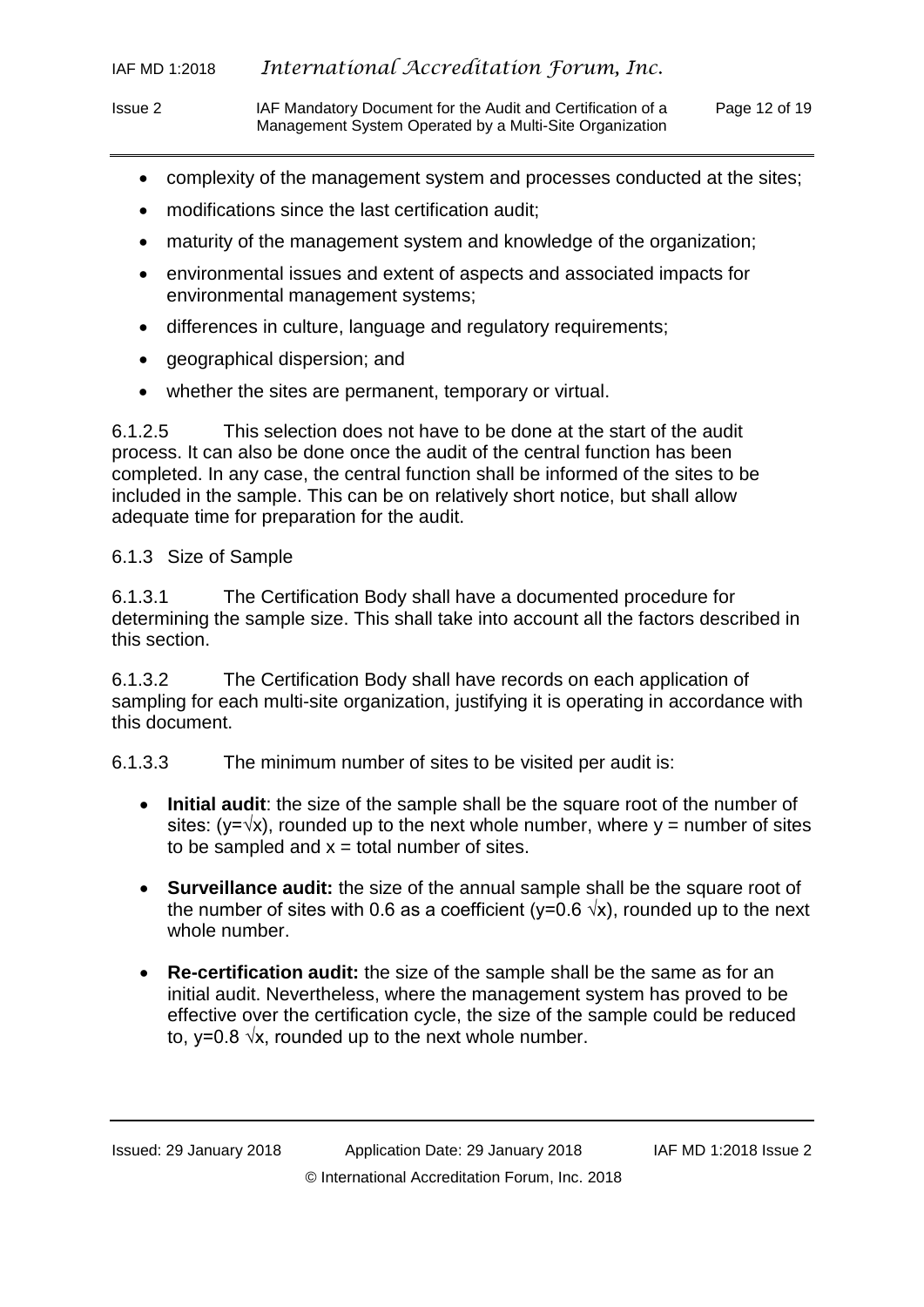Issue 2 IAF Mandatory Document for the Audit and Certification of a Page 13 of 19 Management System Operated by a Multi-Site Organization

6.1.3.4 The central function (as detailed in Section 5) shall be audited during the initial certification and every recertification audit and at least once a calendar year as part of surveillance.

6.1.3.5 The size or frequency of the sample shall be increased where the Certification Body's risk analysis of the process/activity covered by the management system subject to certification indicates special circumstances in respect of factors such as:

- the size of the sites and number of employees;
- the complexity or risk level of the process/activity and of the management system;
- variations in working practices (e.g. shift working);
- variations in process/activities undertaken;
- records of complaints and other relevant aspects of corrective and preventive action;
- any multinational aspects; and
- results of internal audits and management review.

6.1.3.6 When the organization has a hierarchical system of branches (e.g. head (central) office, national offices, regional offices, local branches), the sampling model for initial audit as defined above applies to each level.

## Example:

1 head office: visited at each audit cycle (initial or surveillance or recertification) 4 national offices: sample = 2: minimum 1 at random 27 regional offices: sample =  $6:$  minimum 2 at random 1700 local branches: sample = 42: minimum 11 at random

The sample of regional offices should include at least one regional office controlled by each national office. The sample of local branches should include at least one local branch controlled by each regional office. This may result in the sample size at each level exceeding the minimum sample size calculated in accordance with paragraph 6.1.3.3.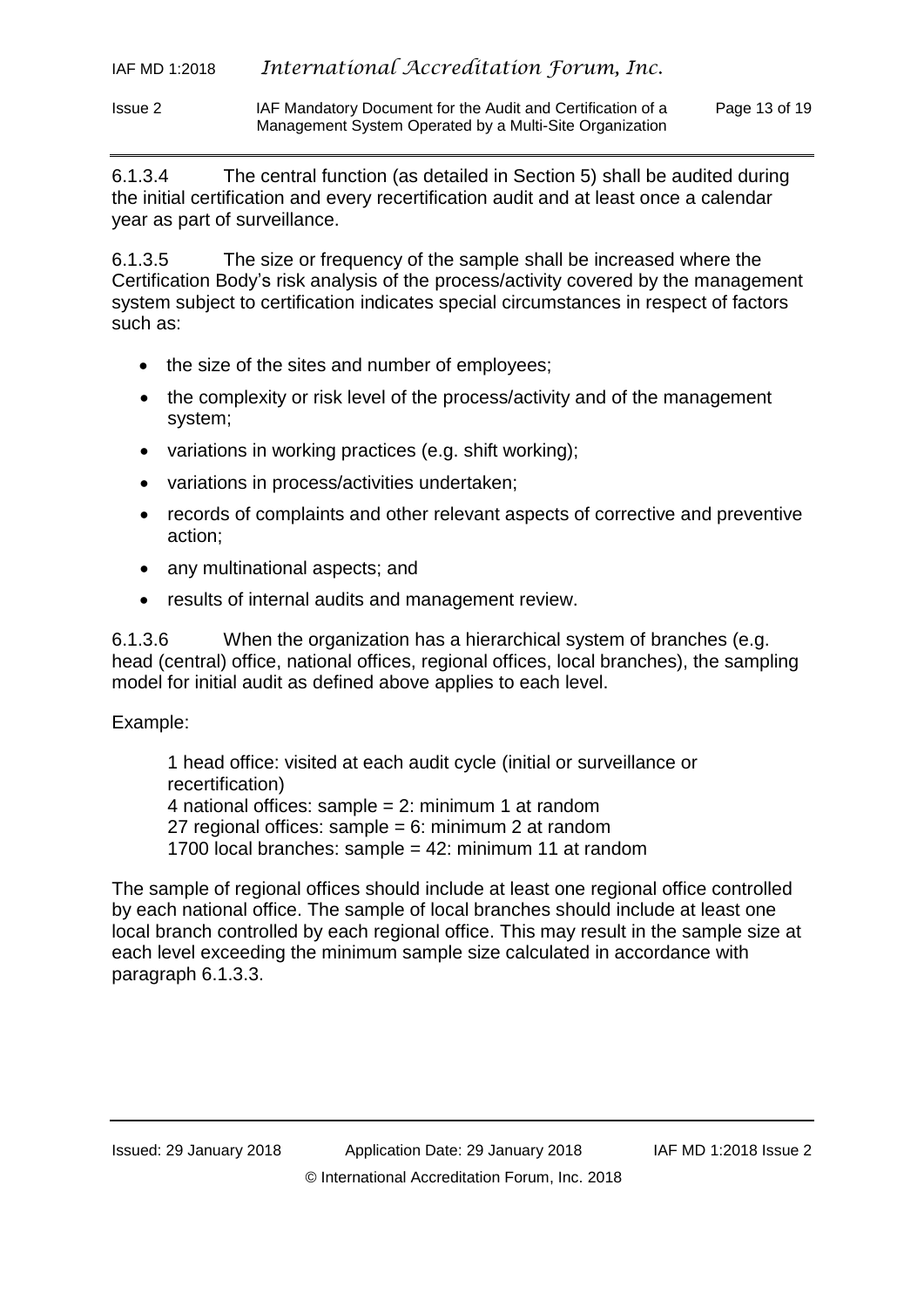| IAF MD 1:2018 | International Accreditation Forum, Inc. |  |
|---------------|-----------------------------------------|--|
|---------------|-----------------------------------------|--|

6.1.3.7 The sampling process shall be part of the management of the audit programme. At any time (i.e. before planning the surveillance audit, or when any organization site changes its structure, or in case of acquisition of new site(s) which will be added into the certification boundary), the Certification Body shall review the sampling foreseen in the audit programme in order to establish the need to adjust the sample size prior to auditing the sample with a view to maintaining certification.

## 6.1.4 Additional Sites

6.1.4.1 On the application of inclusion of new sites or a new group of sites to join an already certified multi-site organization, the Certification Body shall determine the required activities to be performed before including the new site(s) in the certificate. This shall include consideration of whether or not to audit the new site(s). After inclusion of the new site(s) in the certificate, the sample size for future surveillance or recertification audits shall be determined.

## **6.2 Methodology for Auditing of Multi-site Organizations Where Site Sampling Using Section 6.1 is not Appropriate**

6.2.1 The audit programme shall consist of an initial audit and recertification audit of all sites. In surveillance audits, 30% of sites, rounded up to the whole number, shall be covered in a calendar year. Each audit will include the central function. The sites selected for the second surveillance audit will normally be different from the sites selected for the first surveillance audit.

6.2.2 The audit programme shall be designed to ensure that all processes covered by the certification scope are audited over each cycle.

## 6.2.3 Additional Sites

On the application of a new site to join an already certified multi-site organization, the site shall be audited before being included in the certificate, in addition to the planned surveillance in the audit programme. After inclusion of the new site in the certificate, it shall be cumulated with the previous ones for determining the audit time for future surveillance or recertification audits.

## **6.3 Methodology for Auditing Multi-site Organizations that Include a Combination of Sites that can be Sampled and Other Sites that Cannot be Sampled**

The audit programme shall be established using Section 6.1 for those sites that can be sampled and Section 6.2 for the remaining part of the organization where Section 6.1 is not appropriate.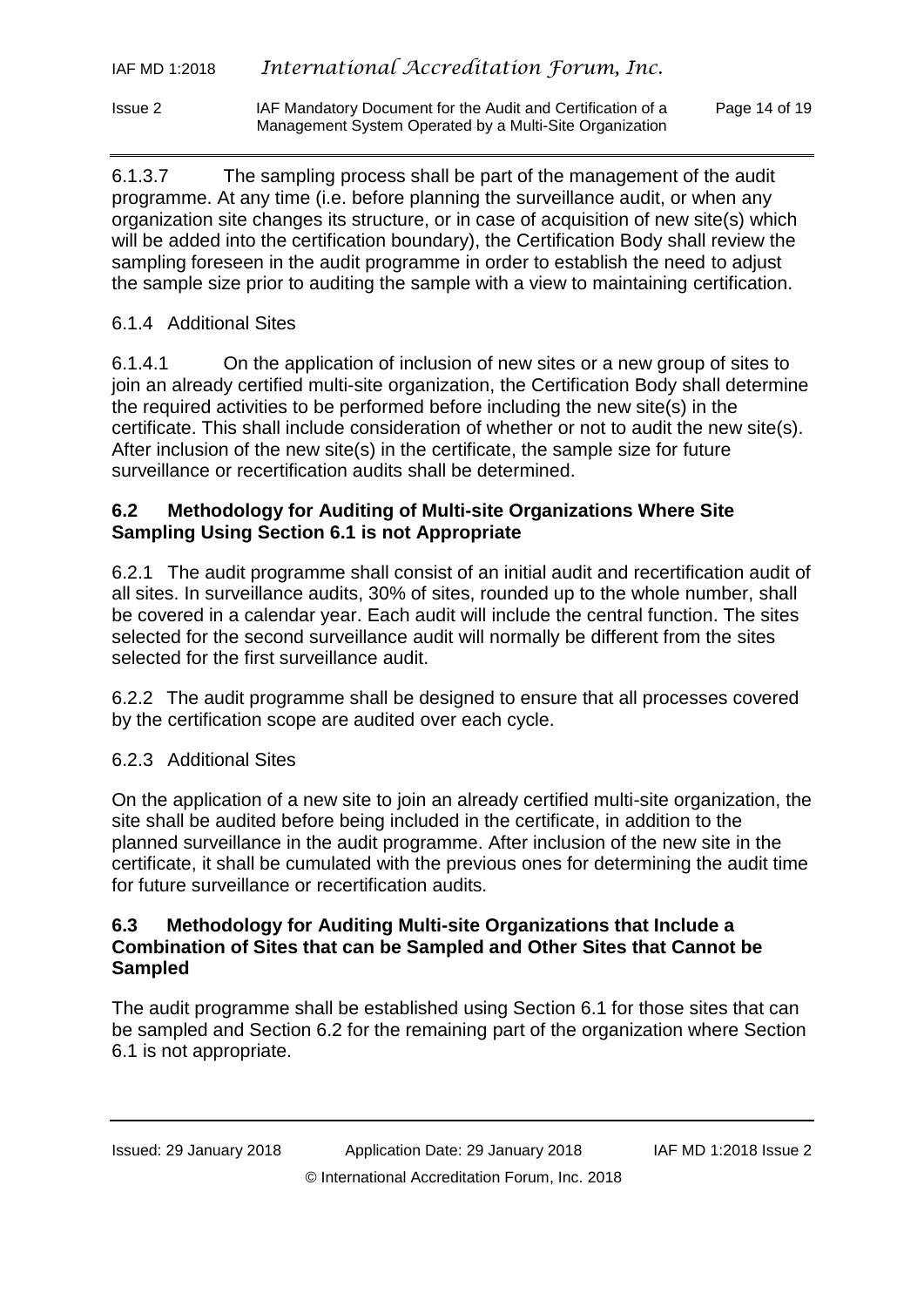Issue 2 IAF Mandatory Document for the Audit and Certification of a Page 15 of 19 Management System Operated by a Multi-Site Organization

## <span id="page-14-0"></span>**7. AUDIT AND CERTIFICATION**

The Certification Body shall have documented procedures to deal with audits under its multi-site procedure. Such procedures shall establish the way the Certification Body satisfies itself that the single management system governs the processes/activities at all the sites, and is actually applied to all the sites. The Certification Body shall justify and record the rationale for proceeding with any approach to the auditing and certification of a multi-site organization.

## **7.1 Application and Application Review**

- 7.1.1 The Certification Body shall obtain necessary information concerning the applicant organization to:
	- confirm that a single management system is deployed across the organization;
	- determine the scope of the management system being operated and the requested scope of certification and, if applicable, sub-scopes;
	- understand the legal and contractual arrangements for each site;
	- understand "what happens where" i.e. processes/activities provided at each site and identify the central function;
	- determine the degree of centralization of process/activities which are delivered to all sites (e.g. purchasing);
	- determine interfaces between the different sites;
	- determine which sites may be applicable for sampling (i.e. where very similar processes/activities are provided) and those that are not eligible;
	- take into consideration other relevant factors (see also IAF MD 4, IAF MD 5, *IAF MD 11: IAF Mandatory Document for Application of ISO/IEC 17021 for Audits of Integrated Management Systems (IMS)*, ISO/IEC TS 17023);
	- determine the audit time for the organization;
	- determine the audit team(s)' competence required; and
	- identify the complexity and scale of the processes/activities (e.g. one or many) covered by the management system.

#### **7.2 Audit Programme**

7.2.1 In addition to the requirement in ISO/IEC 17021-1:2015 clause 9.1.3, the audit programme shall at least include or refer to the following: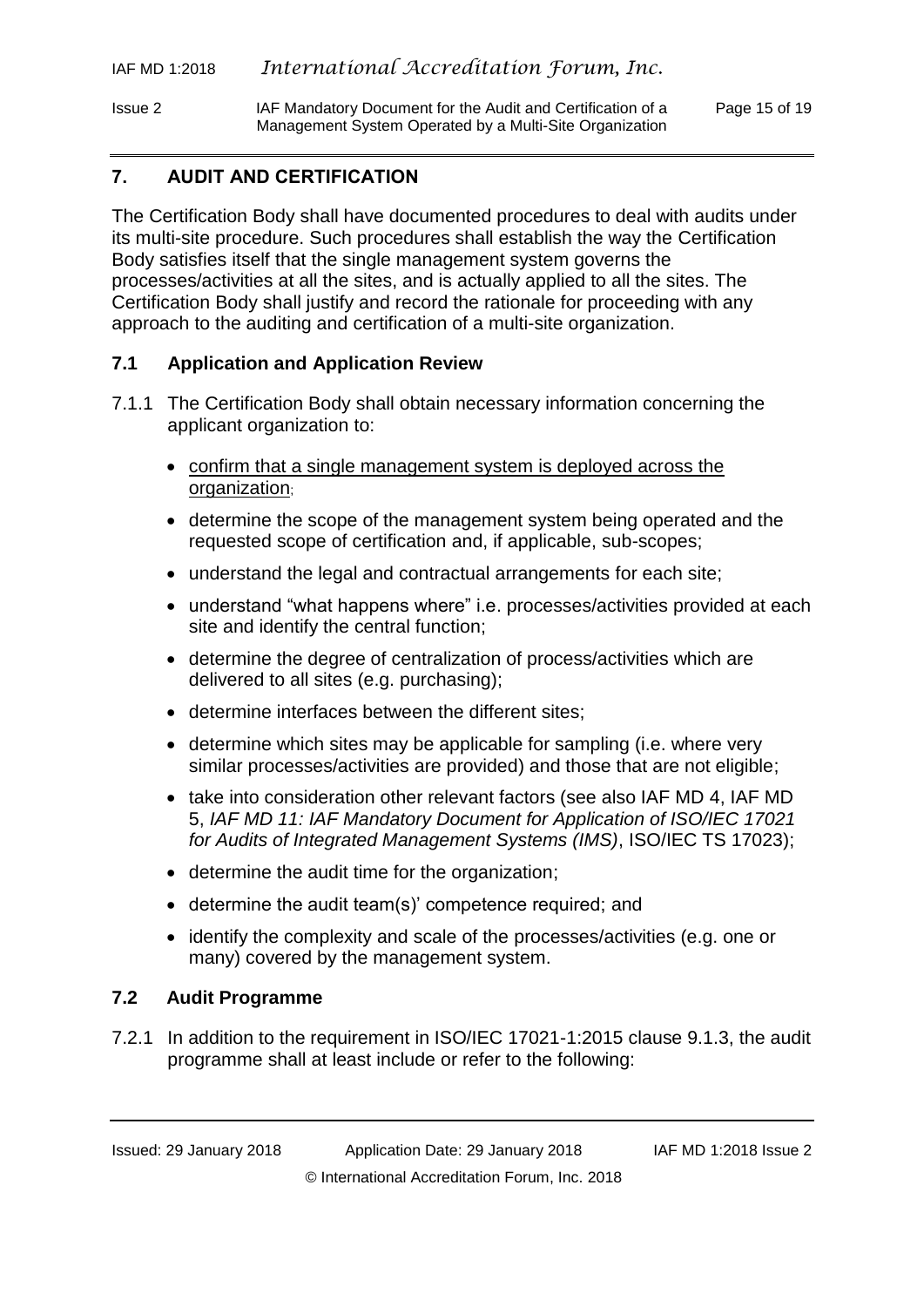- Issue 2 IAF Mandatory Document for the Audit and Certification of a Page 16 of 19 Management System Operated by a Multi-Site Organization
	- processes/activities provided on each site;
	- identification of those sites which are liable to be sampled, and which are not; and
	- identification of sites which are covered by sampling, and which are not.

7.2.2 When determining the audit programme, the Certification Body shall allow sufficient additional time for activities which are not part of the calculated audit time, such as travelling, communicating among audit team members, post-audit meetings, etc. due to the specific configuration of the organization to be audited.

*Note: Remote auditing techniques may be used, provided that the processes to be audited are of such a nature that remote auditing is appropriate (see ISO/IEC 17021-1 and IAF MD 4)*

7.2.3 Where audit teams consisting of more than one member are used at any point, it shall be the responsibility of the Certification Body, in conjunction with the team leader, to identify the technical competence required for each part of the audit and for each site and to allocate appropriate team members for each part of the audit.

## **7.3 Calculation of Audit Time**

7.3.1 An organization that satisfies the eligibility criteria may consist of sites that can be sampled, sites that cannot be sampled or a combination of both. The audit time must be sufficient to undertake an effective audit irrespective of the makeup of the organization.

Unless precluded by specific schemes, the reduction of audit time per sampled site shall not be greater than 50%.

For example, 30% is the maximum reduction in audit time allowed by IAF MD 5 while 20% is to be considered the maximum reduction allowed for the single management system processes performed by the central function and any potential centralised processes (e.g. purchasing).

The audit time per selected site (whether it comes from sampling as in 6.1, from nonsampling as in 6.2 or from mixed methodology as in 6.3), including elements of the central function if applicable, shall be calculated for each site using the applicable IAF documents (e.g. IAF MD 5 for quality and environmental management systems, IAF MD 11 for integrated management systems) and, where necessary, any applicable sector scheme requirements for the calculation of man-days.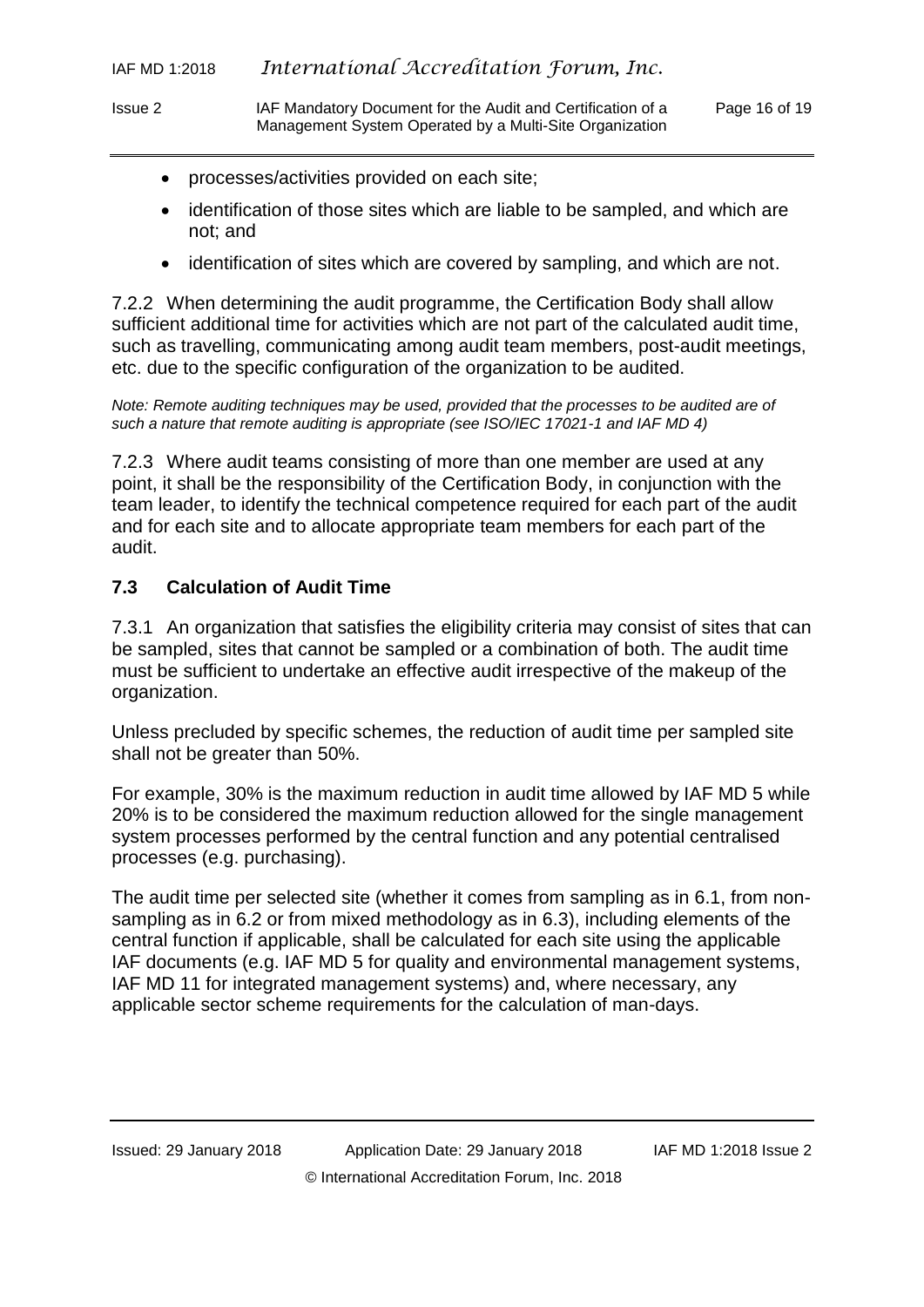Issue 2 IAF Mandatory Document for the Audit and Certification of a Page 17 of 19 Management System Operated by a Multi-Site Organization

## **7.4 Audit Plan**

7.4.1 In addition to the requirement in ISO/IEC 17021-1:2015 clause 9.2.3, the Certification Body shall at least consider the following when preparing the audit plan:

- certification scope and sub-scopes for each site;
- management system standard for each site, if multiple management system standards are being considered;
- processes/activities to be audited;
- audit time for each site; and
- allocated audit team.

## **7.5 Initial Audit: Stage 1**

During Stage 1, the audit team shall complete the information to:

- confirm the audit programme;
- plan Stage 2, taking into account the processes/activities to be audited in each site; and
- confirm that the Stage 2 audit team has the required competence.

## **7.6 Initial Audit: Stage 2**

At the outcome of the initial audit, the audit team shall document which processes were audited on each site visited. This information will be used to amend the audit programme and audit plans for subsequent surveillance audits.

## **7.7 Nonconformities and Certification**

7.7.1 When nonconformities, as defined in ISO/IEC 17021-1, are found at any individual site, either through the organization's internal auditing or from auditing by the Certification Body, investigation shall take place to determine whether the other sites may be affected. Therefore, the Certification Body shall require the organization to review the nonconformities to determine whether or not they indicate an overall system deficiency applicable to other sites. If they are found to do so, corrective action shall be performed and verified both at the central function and at the individual affected sites. If they are found not to do so, the organization shall be able to demonstrate to the Certification Body the justification for limiting its follow-up corrective action.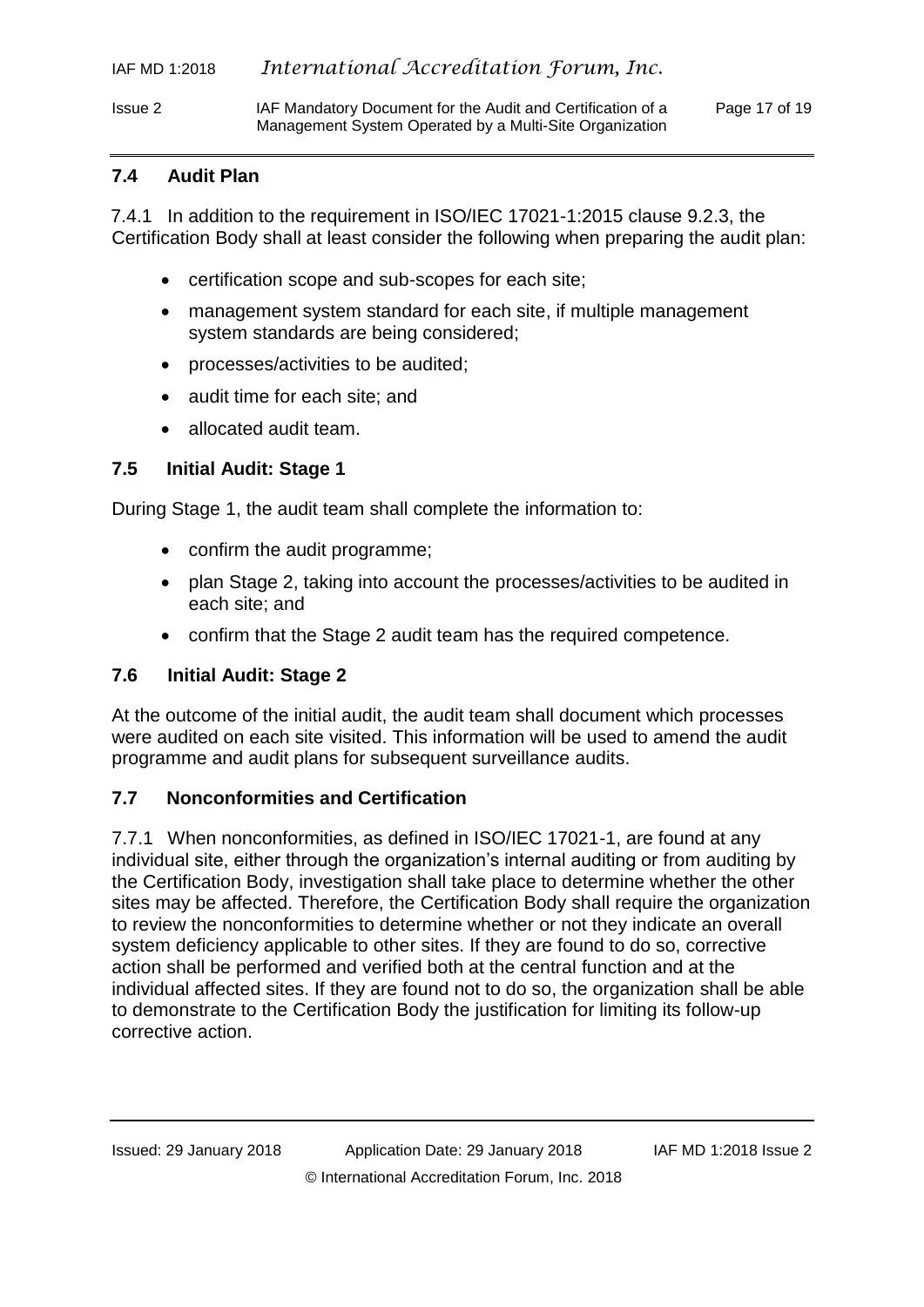Issue 2 IAF Mandatory Document for the Audit and Certification of a Page 18 of 19 Management System Operated by a Multi-Site Organization

7.7.2 The Certification Body shall require evidence of these actions and increase its sampling frequency and/or the size of sample until it is satisfied that control is reestablished.

7.7.3 At the time of the decision-making process, if any site has a major nonconformity, certification shall be denied to the whole multi-site organization of listed sites pending satisfactory corrective action.

7.7.4 It shall not be admissible that, to overcome the obstacle raised by the existence of a nonconformity at a single site, the organization seeks to exclude from the scope the "problematic" site during the certification process.

## **7.8 Certification Documents**

7.8.1 The certification document shall reflect the scope of certification and the sites and /legal entities (where applicable) covered by the multi-site certification.

7.8.2 Certification documents shall contain the name and address of all the sites, reflecting the organization to which the certification documents relate. The scope or other reference on these documents shall make it clear that the certified activities are performed by the sites on the list. However, if a site's activities only include a subset of the organization's scope, the certification document shall include the site's subscope. When temporary sites are shown on the certification documents, such sites shall be identified as temporary.

7.8.3 Where certification documents for one site are issued, they shall include:

- that it is the management system of the whole organization which is certified;
- the activities performed for that specific site / legal entity which are covered by this certification;
- traceability with the main certificate, e.g. a code; and
- a statement saying "the [validity](http://www.linguee.es/ingles-espanol/traduccion/validity.html) of this certificate depends on the validity of the main certificate".

Under no circumstances, can this certification document be issued to the name of the site/legal entity or suggest that this site/legal entity is certified (the one certified is the client organization), nor shall it include a declaration of conformity of the site processes/activities to the normative document.

7.8.4 The certification documentation will be withdrawn in its entirety if any of the sites does not fulfil the necessary provisions for the maintenance of the certification.